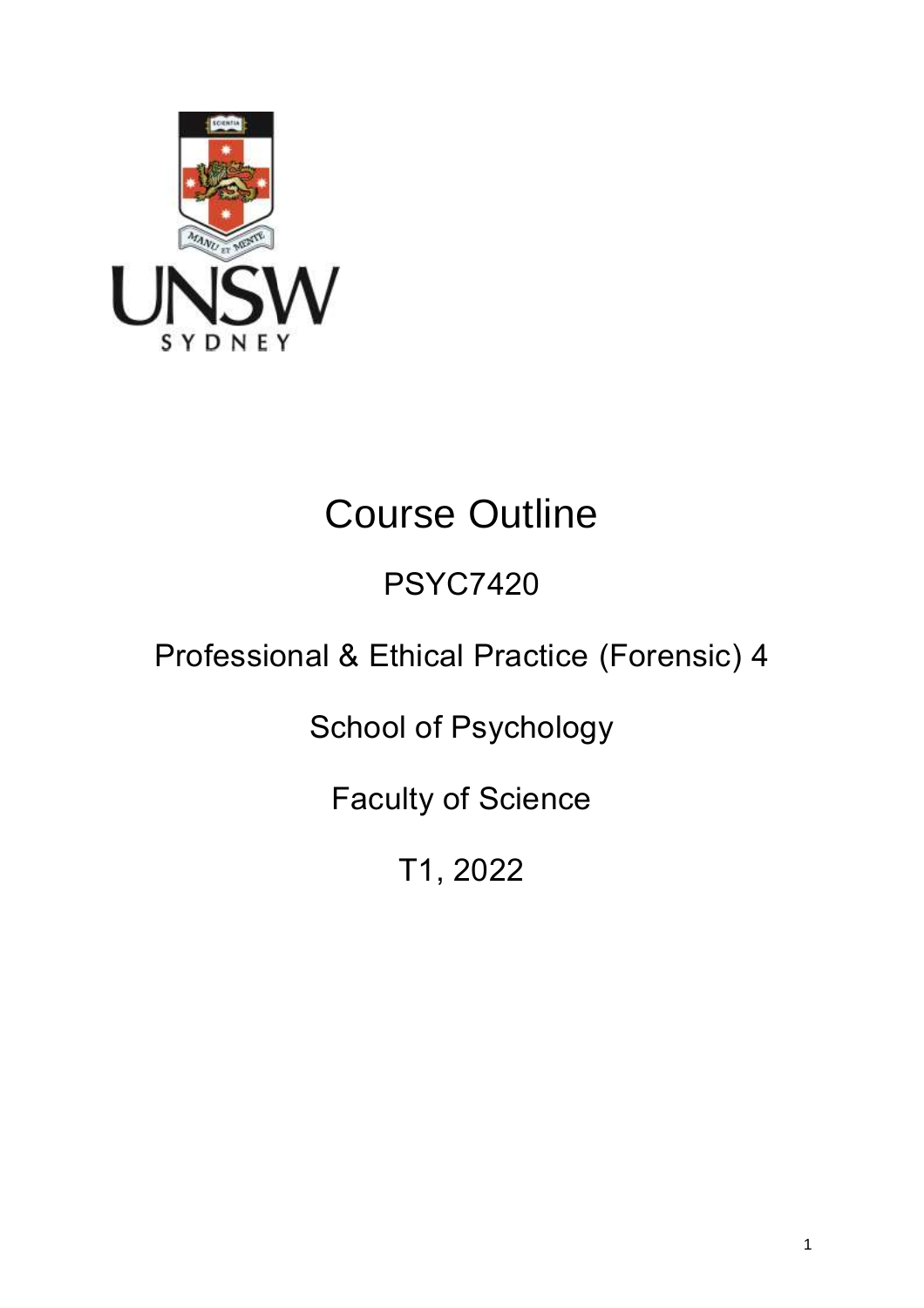### **1. Staff**

| <b>Position</b>                 | <b>Name</b>    | Email                                | <b>Consultation times</b><br>and locations | <b>Contact</b><br><b>Details</b> |
|---------------------------------|----------------|--------------------------------------|--------------------------------------------|----------------------------------|
| Course<br>Convenor/<br>Lecturer | Anita McGregor | amcgregor@unsw.edu.au By appointment | Mathews 1009                               | 9065 7923                        |
| Workshops                       | various        |                                      |                                            |                                  |

## **2. Course information**

| Units of credit:                     | 6                                                                                                |
|--------------------------------------|--------------------------------------------------------------------------------------------------|
| <b>Pre-requisite(s):</b>             | Successful completion of PEP3 (PSYC 7419) unless by special<br>permission of the course convenor |
| <b>Teaching times and locations:</b> | Postgraduate Timetable                                                                           |

#### **2.1 Course summary**

Continuation of training of psychological assessment and treatment skills and ethical practices required in the professional context. Attendance at lectures and workshops is required. This course is associated with the placement requirement of the program.

#### **2.2 Course aims**

Focus on the professional skills and ethical decision making required for the practice of Forensic Psychology. Clinical skills related to the assessment and treatment of clients are introduced and practiced through role plays leading to in vivo practice within placement. This course is associated with the practical placement component of the Master of Psychology (Forensic) program and is offered through lectures and workshops.

#### **2.3 Course learning outcomes (CLO)**

At the successful completion of this course the student should be able to:

- 1. Apply knowledge of forensic psychology frameworks, theory and research to their practice with individual within legal processes, procedures and proceedings.
- 2. Continuing development of culturally responsive assessment and treatment within forensic populations, including alternate dispute resolution strategies.
- 3. Develop a framework for, and demonstrate an ability to apply theories of forensic psychology to deliver evidence based interventions for a variety of forensic populations, especially within a group context.
- 4. Apply critical thinking skills to ethical decision making. Demonstrate an advanced understanding and appreciation of ethical values in forensic psychology by using information in an ethical manner, applying the scientist-practitioner model to recognize and make ethical decisions.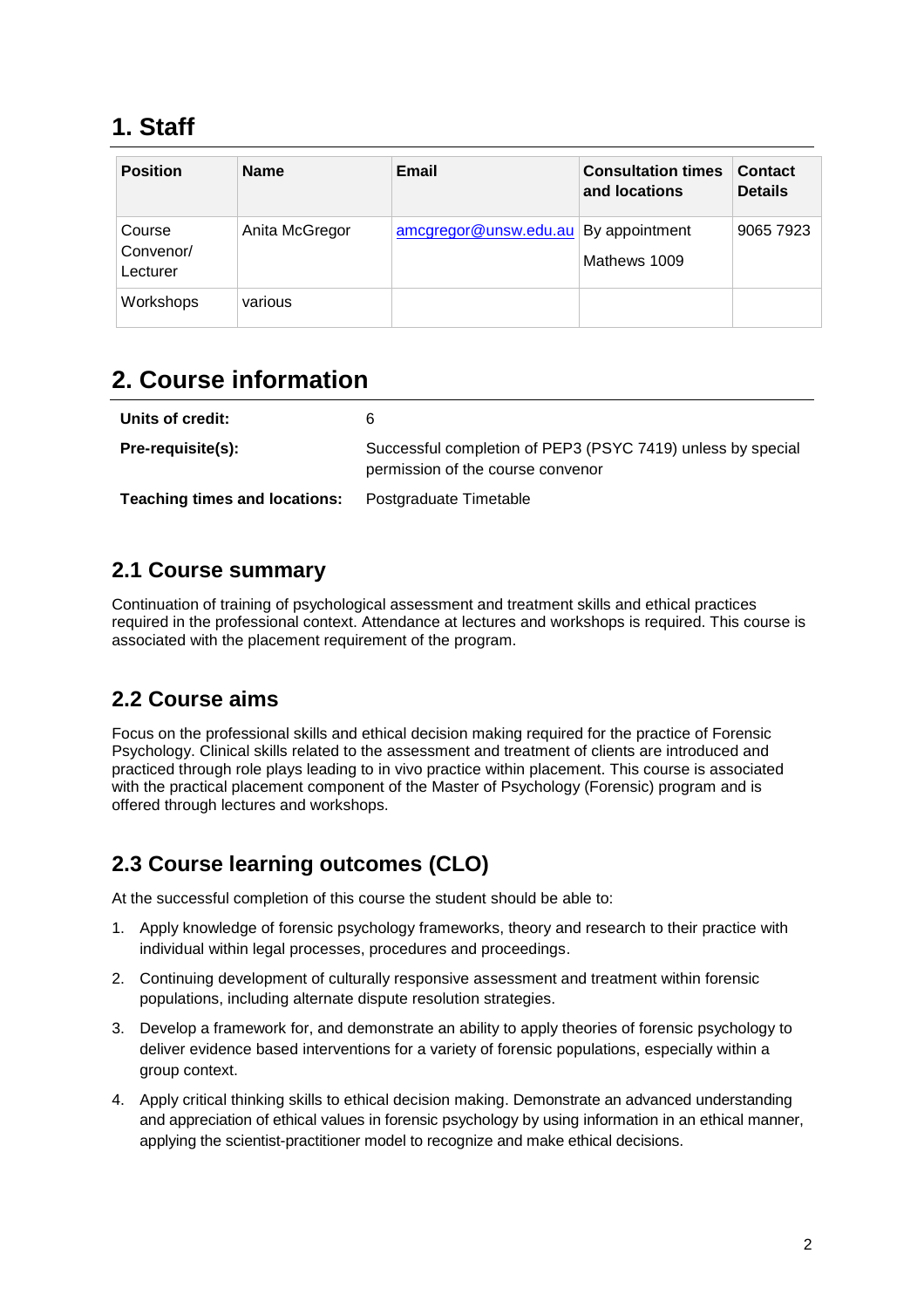|            | <b>Program Learning Outcomes</b>            |                                                |                                   |                                       |                             |                                                            |                                       |                                       |                   |
|------------|---------------------------------------------|------------------------------------------------|-----------------------------------|---------------------------------------|-----------------------------|------------------------------------------------------------|---------------------------------------|---------------------------------------|-------------------|
| <b>CLO</b> | 1. Knowledge<br>of the<br><b>Discipline</b> | 2. Ethical, legal<br>& professional<br>matters | 3. Assessment<br>&<br>Measurement | 4. Intervention<br><b>Strategies</b>  | 5. Research &<br>evaluation | 6.Communicati<br>on $\&$<br>Interpersonal<br>Relationships | 7. Working<br>Cross<br>Culturally     | 8. Practice<br>Across the<br>Lifespan | <b>Assessment</b> |
| 1.         | Lectures.<br>workshops,<br>placements       | Lectures,<br>workshops,<br>placements          | workshops,<br>placements          | Lectures,<br>workshops,<br>placements | placements                  | Lectures,<br>workshops,<br>placements                      | Lectures.<br>workshops,<br>placements | Lectures,<br>workshops,<br>placements | 1,2,<br>placement |
| 2.         | Lectures.<br>workshops,<br>placements       | Lectures,<br>workshops,<br>placements          | workshops,<br>placements          | Lectures,<br>workshops,<br>placements | placements                  | Lectures,<br>workshops,<br>placements                      | Lectures.<br>workshops,<br>placements | Lectures,<br>workshops,<br>placements | 2, placement      |
| 3.         | Lectures,<br>workshops,<br>placements       | Lectures,<br>workshops,<br>placements          | workshops,<br>placements          | Lectures,<br>workshops,<br>placements | placements                  | Lectures,<br>workshops,<br>placements                      | Lectures,<br>workshops,<br>placements | Lectures,<br>workshops,<br>placements | 1,2,<br>placement |
| 4.         | Lectures,<br>workshops,<br>placements       | Lectures,<br>workshops,<br>placements          | workshops,<br>placements          | Lectures,<br>workshops,<br>placements | placements                  | Lectures,<br>workshops,<br>placements                      | Lectures,<br>workshops,<br>placements | Lectures,<br>workshops,<br>placements | 1,2,<br>placement |

## **2.4 Relationship between course and program learning outcomes and assessments**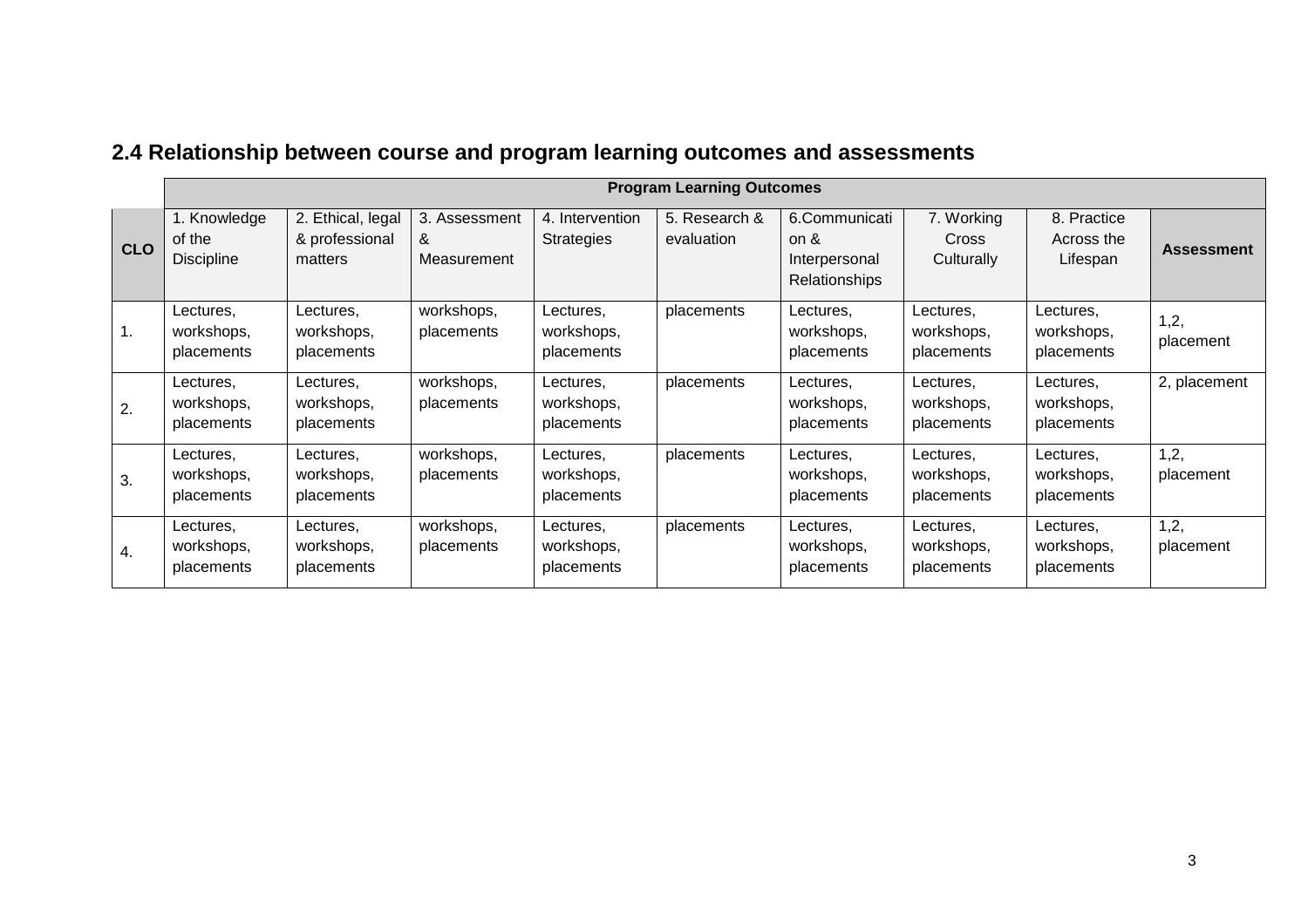## **3. Strategies and approaches to learning**

#### **3.1 Learning and teaching activities**

Working with the Scientist-Practitioner model, a sound understanding of ethical practice and the development of practical evidence based skills is essential to a practicing forensic psychologist. Presented through lectures and workshops, material is balanced between lecture, case presentations and hands on experiential learning leading to in vivo experience in student placements.

Consistent with the Learning and Teaching Philosophy of UNSW, this course aims to provide opportunity for student engagement through workshops, lectures, discussion of lecture material, student presentations, written assignments, opportunities for experiential/ practical learning.

#### **3.2 Expectations of students**

It is expected that students are aware of UNSW Assessment policy and understand how to apply for special consideration if they are unable to complete an assignment/exam due to illness and/or misadventure.

It is expected that students have read through the School of Psychology Student Guide, including the statement on Inherent Requirements of the program, and the Master of psychology (Forensic) Program Guide available on the school website https://www.psy.unsw.edu.au/currentstudents/postgraduate.

Students registered with Equitable Leaning Services must contact the Course Convenor immediately if they intend to request any special arrangements for later in the course, or if any special arrangements need to be made regarding access to the course material. Equitable Learning Plans must be emailed to the Course Convenor as soon as they are made available.

Students must attend 80% of lectures and workshops to ensure they are consistently working towards achieving the professional graduate competencies for specialised areas of practice required by the APAC Accreditation Standards. These Accreditation Standards are incorporated in Program and Course Learning Outcomes. Any absence must be accompanied by a medical certificate or other reason for absence. Additional self-study material may be assigned by the Course Convenor to ensure that the student has covered any material missed as a result of being absent from workshops or meetings.

Information on any course changes will be made available either on Moodle, Teams and/or by email. It is the student's responsibility to check for changes.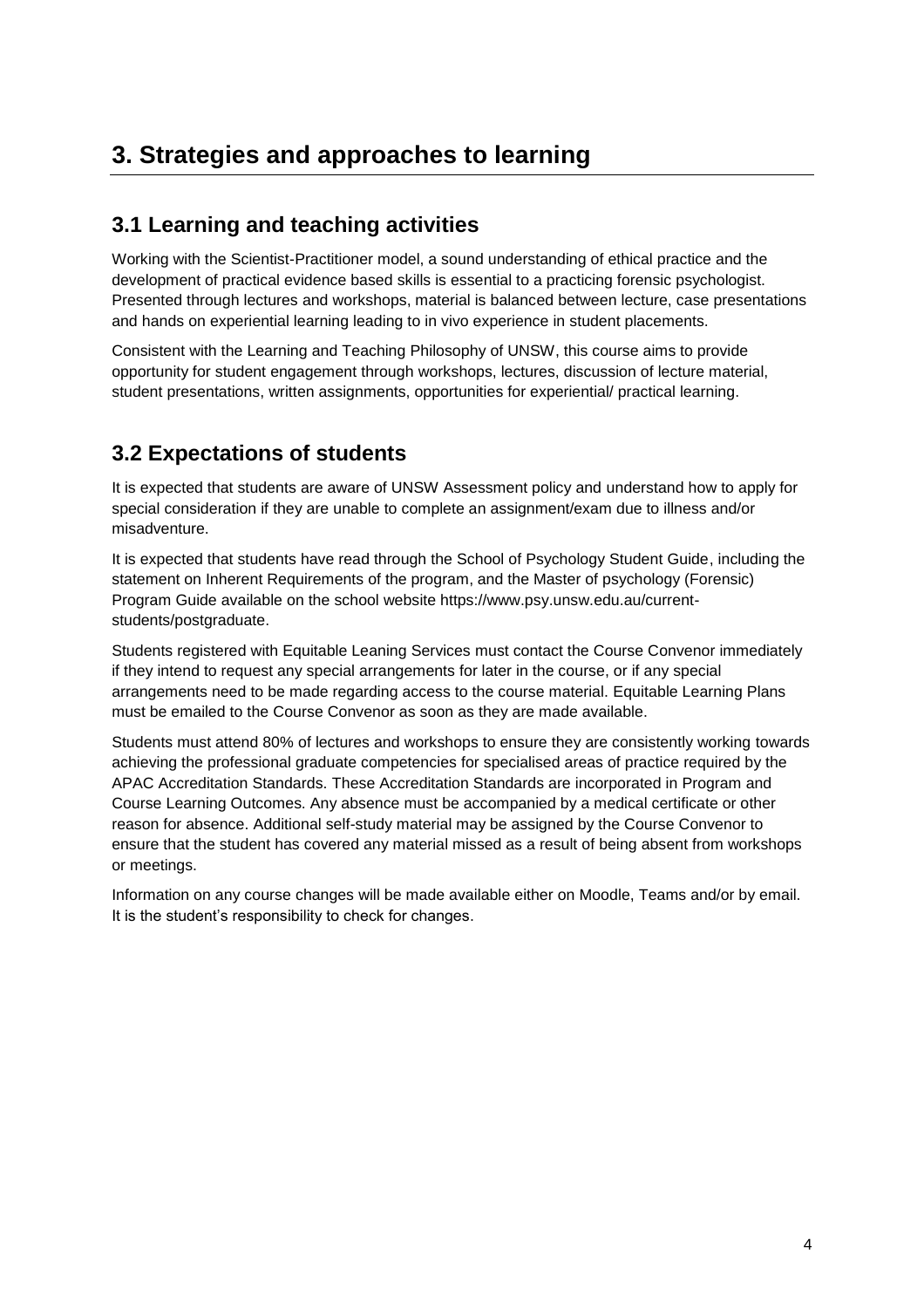## **4. Course schedule and structure**

This course consists of approximately 28 hours of lecture material and 80 hours of workshops (the workshop scheduled varies from year to year and will be provided separately). Students are expected to take an additional 40 hours of self-determined study to complete assessments, readings, and exam preparation.

| <b>Week</b>                                                                                              | <b>Topic</b>                                                                                      | <b>Activity</b>                                                                                                                                   | <b>Related</b><br><b>CLO</b> |  |
|----------------------------------------------------------------------------------------------------------|---------------------------------------------------------------------------------------------------|---------------------------------------------------------------------------------------------------------------------------------------------------|------------------------------|--|
| Week 1<br>(2 hours)                                                                                      | overview of course<br>assignments, preparation for<br>groups, group documentation,<br>group rules | Organization of groups for weeks 2-9<br>(class exercise). Exercises for session<br>preparation, documentation, identifying<br>group rules, ethics | 1, 2, 3, 4                   |  |
| Week 2<br>(2 hours)                                                                                      | Group 1 (or break for<br>preparation)*                                                            | Student present on topic, prepare other<br>students to be group participants, then run<br>group.                                                  | 1,2,3,4                      |  |
| Week 3<br>(3 hours)                                                                                      | Group 2                                                                                           | Student present on topic, prepare other<br>students to be group participants, then run<br>group.                                                  | 1,2,3,4                      |  |
| Week 4<br>(3 hours)                                                                                      | Group 3                                                                                           | Student present on topic, prepare other<br>students to be group participants, then run<br>group.                                                  | 1,2,3,4                      |  |
| Week 5<br>(3 hours)                                                                                      | Group 4                                                                                           | Student present on topic, prepare other<br>students to be group participants, then run<br>group.                                                  | 1,2,3,4                      |  |
| Week 6<br>(3 hours)                                                                                      | Group 5                                                                                           | Student present on topic, prepare other<br>students to be group participants, then run<br>group.                                                  | 1,2,3,4                      |  |
| Week 7<br>(3 hours)                                                                                      | Group 6                                                                                           | Student present on topic, prepare other<br>students to be group participants, then run<br>group.                                                  | 1,2,3,4                      |  |
| Week 8<br>(3 hours)                                                                                      | Group 7                                                                                           | Student present on topic, prepare other<br>students to be group participants, then run<br>group.                                                  | 1,2,3,4                      |  |
| Week 9<br>(3 hours)                                                                                      | Group 8                                                                                           | Student present on topic, prepare other<br>students to be group participants, then run<br>group.                                                  | 1,2,3,4                      |  |
| Week 10<br>(2 hours)                                                                                     | Term debrief, group summary<br>documentation                                                      | Preparation of group summaries                                                                                                                    | 1,2,3,4                      |  |
| * in one of the groups, debriefing for co-facilitators will be discussed and role played with supervisor |                                                                                                   |                                                                                                                                                   |                              |  |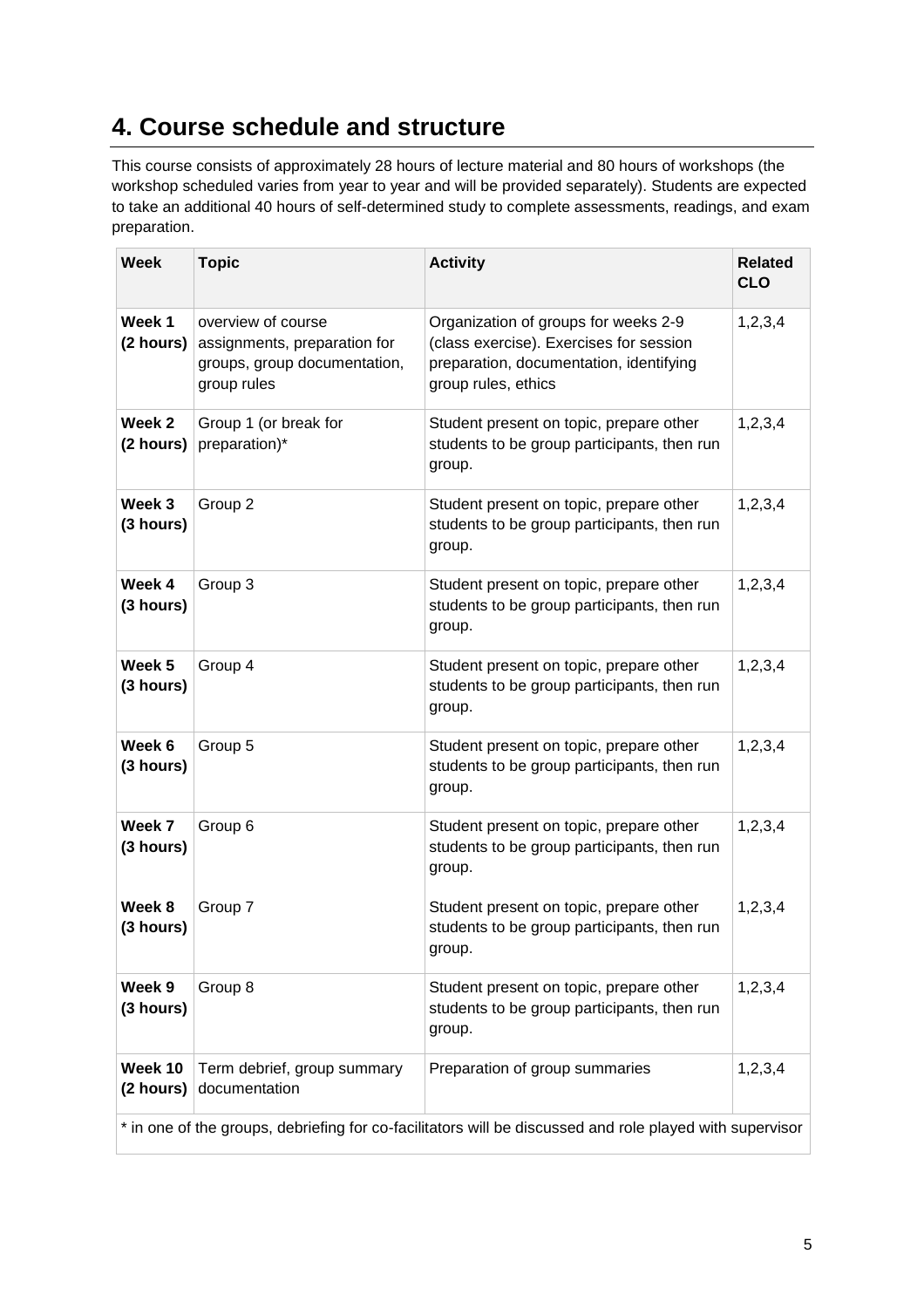### **5. Assessment**

#### **5.1 Assessment tasks**

All assessments in this course have been designed and implemented in accordance with UNSW Assessment Policy.

| <b>Assessment task</b>                                                                                                                                                               | Length                                             | Weight    | Mar<br>k | Due date<br>(normally 5pm on<br>due date) | <b>CLOs</b>  |  |
|--------------------------------------------------------------------------------------------------------------------------------------------------------------------------------------|----------------------------------------------------|-----------|----------|-------------------------------------------|--------------|--|
|                                                                                                                                                                                      | <b>Summative Assessments</b>                       |           |          |                                           |              |  |
| Assignment 1: Skill development<br>- Psychoeducational Groups                                                                                                                        | Varies                                             | 40%       | /40      | As noted                                  | 1,3,4        |  |
| <b>Assessment 2: Review</b>                                                                                                                                                          | 90 minutes                                         | 50%       | /50      | At meeting                                | 1,2,3        |  |
| Assessment 3: PEP log book                                                                                                                                                           | Covers<br>reflections on<br>lectures/<br>workshops | 10%       | /10      | 5pm on Friday of<br>week 11               | $\mathbf{1}$ |  |
|                                                                                                                                                                                      | <b>Compulsory Activities</b>                       |           |          |                                           |              |  |
| <b>Compulsory Activity 1:</b><br>Attendance at lectures and<br>workshops                                                                                                             | N/A                                                | Pass/Fail | P/F      | Ongoing                                   |              |  |
| <b>Compulsory Activity 2:</b><br>completion of mid placement<br>review of first external placement<br>with significant progress towards<br>completion of first external<br>placement | As per basic<br>contract                           | Pass/Fail | P/F      |                                           |              |  |

**Assignment 1:** *Psychoeducational Groups* - Presentations and groups on agreed topics will be run in lectures on weeks 3-9. Students will engage in co-facilitation of a group as agreed upon in Week 1. Each set of cofacilitators will present on a particular topic for approximately 15 minutes, then prepare the 'group' for the module they will be facilitating. The group will run for the reminder of the class with one break for feedback. On the date of the group/presentation, the follow documentation is required from the presenters:

- Presentation slides/notes
- Session preparation
- Within one week of presentation/group, the following documentation is required:

Summary of the session with notes on each group member's participation NOTE: if you participate in more than one group, marks will be averaged. The groups will be marked on a rubric with the following skills: 1. Provision of an overview, 2. set up of the group by the cofacilitators, 3. awareness of group dynamics and cofacilitation skills, and 4. showing teaching skills and related activities.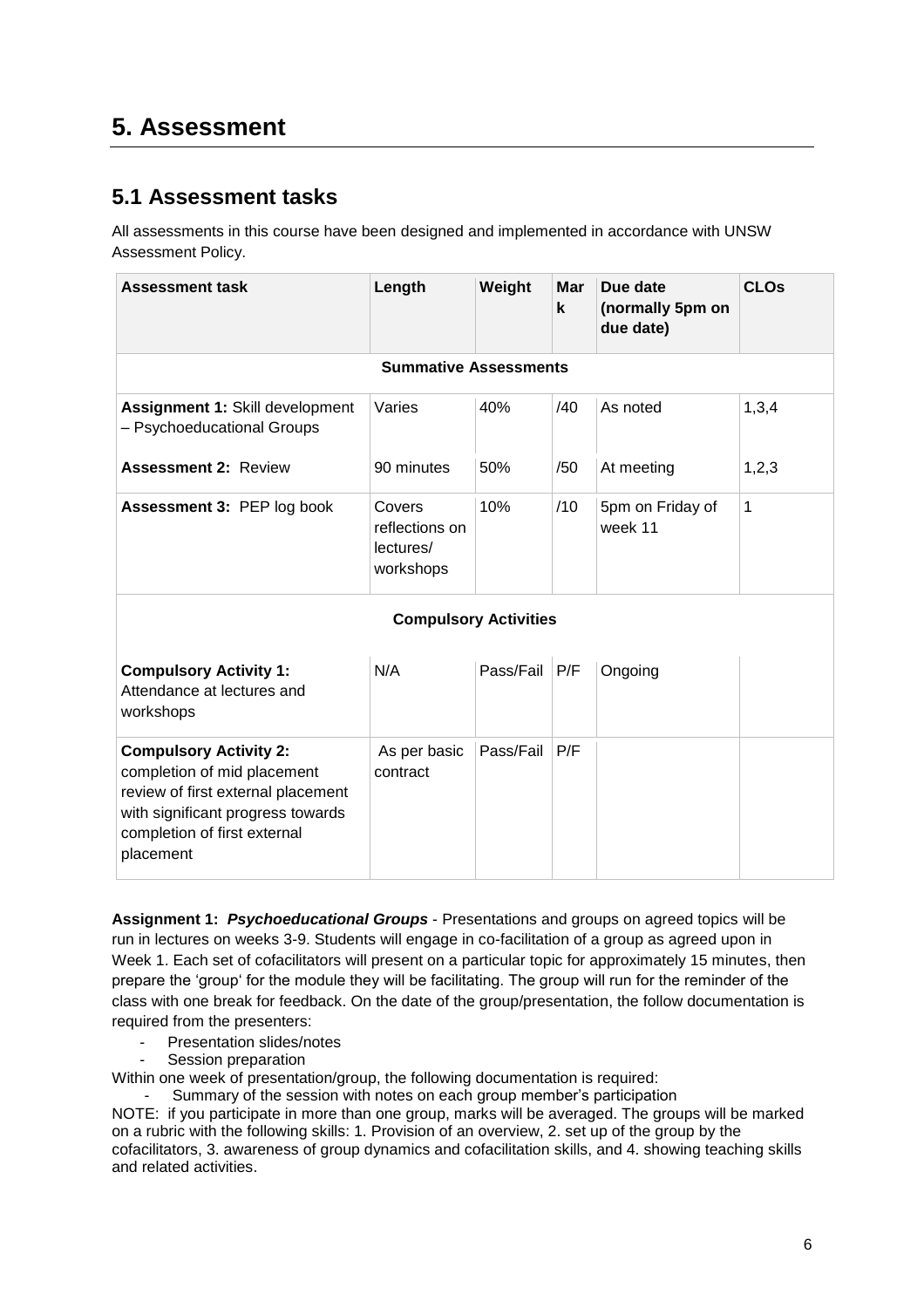**Assessment 2:** *Review (see below for preparation for Review\*)* – Agenda required. Written documents must be sent at least three business days prior to Review to gain feedback (ensure you add an agenda item regarding review of written documents if you want feedback during the meeting). All documentation to be sent electronically to amcgregor@unsw.edu.au. **Review must be booked by end of week 9 via Doodle Poll (if you cannot make the time you have indicated on the poll, you are responsible for finding another available timeslot or exchanging a timeslot with another student)**. Documentation includes:

- Agenda (with time marks, learning point from videos, as well as other relevant queries about professional development placements, feedback on documentation, etc.)
- a letter to the head of the violent offender program outlining your findings and recommendations. Ensure you identify alternative resources if client is unsuitable.
- Your assessment notes, including the assessment protocol utilized
- Group session preparation (GSRS and ORS will not be required due to time restrictions)
- Critique of another student's presentation (preference is that this is shared with the other student)

*Assessment Video –* Specialized assessment for treatment program suitability (client is a violent offender with moderate/high levels of psychopathy). Must show evidence of:

- explanation for assessment,
- consent for assessment
- assessment of motivation for treatment,
- exploration of probability of treatment gain,
- barriers to treatment.

*Therapy Video* – Group psycho-educational session. Each facilitator must demonstrate:

- check in.
- review of gained skills,<br>- introduction of a new sl
- introduction of a new skill,
- dealing with resistance within a group structure.

\* Preparation for Review: Each PEP course has video requirements for the Review, which involves organizing role plays with a PEP1 student who will be your 'client' – remember, this means that you will likely need to reciprocate and be their 'client' for their videos. Video your role plays (while doing role plays, please video both the 'therapist/assessor' and the 'client') **ensuring that sound quality is adequate (if inadequate, then the required skills cannot be assessed).** Ensure that you prepare your partner for their task (it generally does not work well to tell your 'client' to "wing it"). Provide (and ask for) feedback from your role play partner subsequent to the tasks.

**Assessment 3:** *PEP log book* - Notations of activities with a focus on reflections on learning through lectures and workshops as part of professional development.

**Assessment 4:** *Attendance -* Attendance at lectures, workshops (80% attendance is required)

**Assessment 5:** *Placements* - Students must have successfully completed their mid placement review and made significant progress towards completion of their first external placement. All associated documentation and logs must be submitted to placement coordinator. This is a course requirement; if a placement is marked as an "unsuccessful completion", the Program Director has the discretion to fail the student in PEP4 and implement a remedial plan. A second failure can result in termination of the student's program.

**UNSW grading system:** <https://student.unsw.edu.au/grades>

**UNSW assessment policy:** <https://student.unsw.edu.au/assessment>

#### **5.2 Assessment criteria and standards**

Further details and marking criteria for each assessment will be provided to students closer to the assessment release date (see 4.1: UNSW Assessment Design Procedure).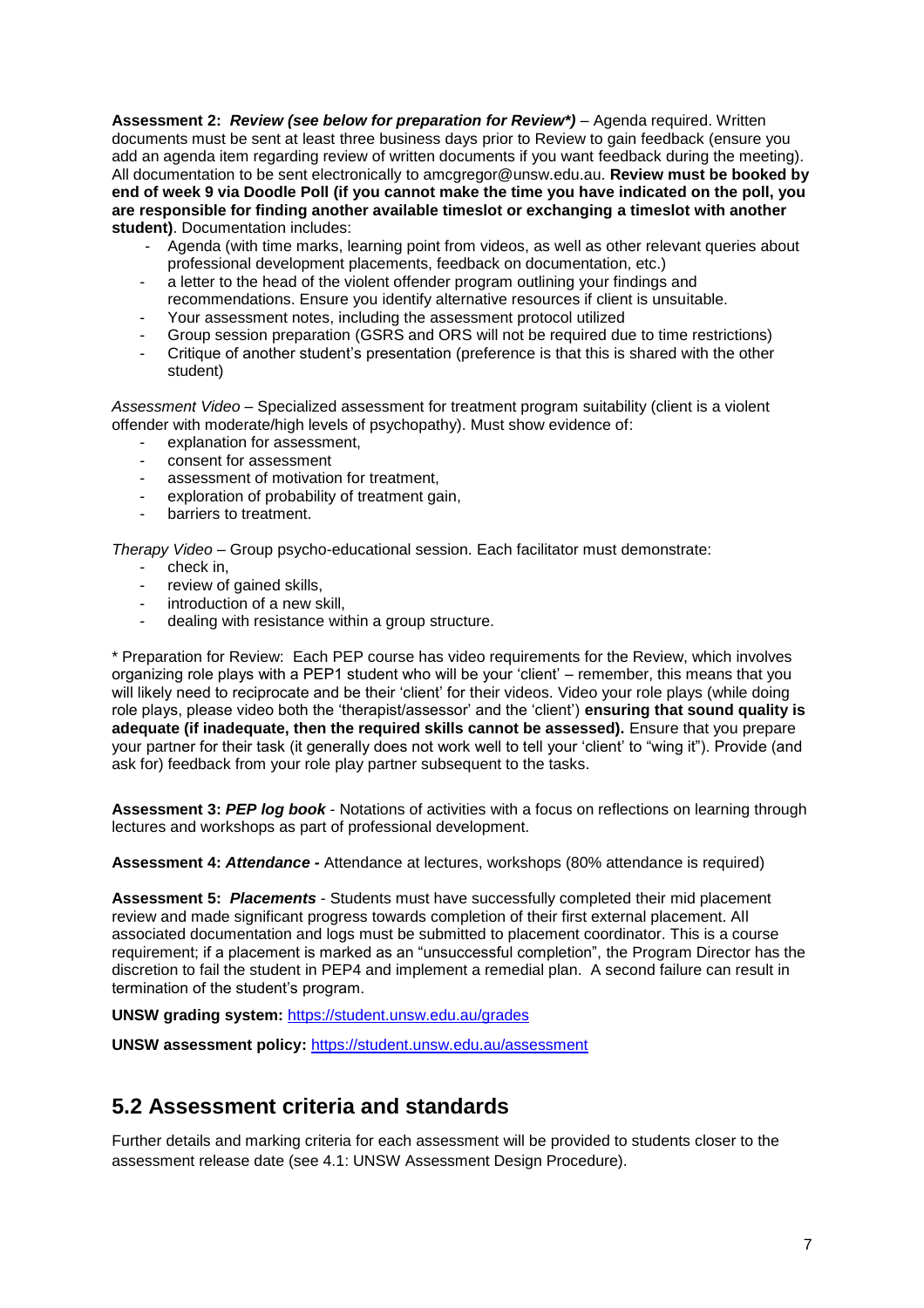#### **5.3 Submission of assessment tasks**

**Written assessments:** In accordance with UNSW Assessment Policy must be submitted online via Turnitin. No paper or emailed copies will be accepted.

**Late penalties**: deduction of marks for late submissions will be in accordance with School policy (see: [Psychology Student Guide\)](https://moodle.telt.unsw.edu.au/mod/resource/view.php?id=1630526).

**Special Consideration:** Students who are unable to complete an assessment task by the assigned due date can apply for special consideration. Students should also note that UNSW has a Fit to Sit/Submit rule for all assessments. If a student wishes to submit an application for special consideration for an exam or assessment, the application must be submitted prior to the start of the exam or before an assessment is submitted. If a student sits the exam/submits an assignment, they are declaring themselves well enough to do so and are unable to subsequently apply for special consideration. If a student becomes ill on the day of the exam, they must provide evidence dated within 24 hours of the exam, with their application.

Special consideration applications must be submitted to the online portal along with Third Party supporting documentation. Students who have experienced significant illness or misadventure during the assessment period may be eligible. Only circumstances deemed to be outside of the student's control are eligible for special consideration. Except in unusual circumstances, the duration of circumstances impacting academic work must be more than 3 consecutive days, or a total of 5 days within the teaching period. If the special consideration application is approved, students may be given an extended due date, or an alternative assessment/supplementary examination may be set. For more information see https://student.unsw.edu.au/special-consideration

**Alternative assessments**: will be subject to approval and implemented in accordance with UNSW Assessment Implementation Procedure.

#### **5.4. Feedback on assessment**

Feedback on all pieces of assessment in this course will be provided in accordance with UNSW Assessment Policy.

| <b>Assessment</b>                                                       | When                  | Who                                  | Where                          | <b>How</b>                                    |
|-------------------------------------------------------------------------|-----------------------|--------------------------------------|--------------------------------|-----------------------------------------------|
| Assignment 1 - Skill<br>development-<br><b>Psychoeducational Groups</b> | In class<br>and after | Anita<br>McGregor                    | In class and<br>after by email | Verbal                                        |
| Assessment 2 - Review                                                   | During<br>review      | Anita<br>McGregor                    | During review                  | Verbal and<br>written                         |
| Assessment 3 - PEP log book                                             | During<br>review      | Anita<br>McGregor                    | During review                  | Verbal                                        |
| Compulsory Activity 1 -<br>Attendance                                   | N/A                   | Anita<br>McGregor                    | During review                  | Verbal                                        |
| Compulsory Activity 2 -<br>Placement                                    | Ongoing               | Supervisor(s)<br>and program<br>team | Ongoing                        | As per Basic<br>Contract and<br>learning Plan |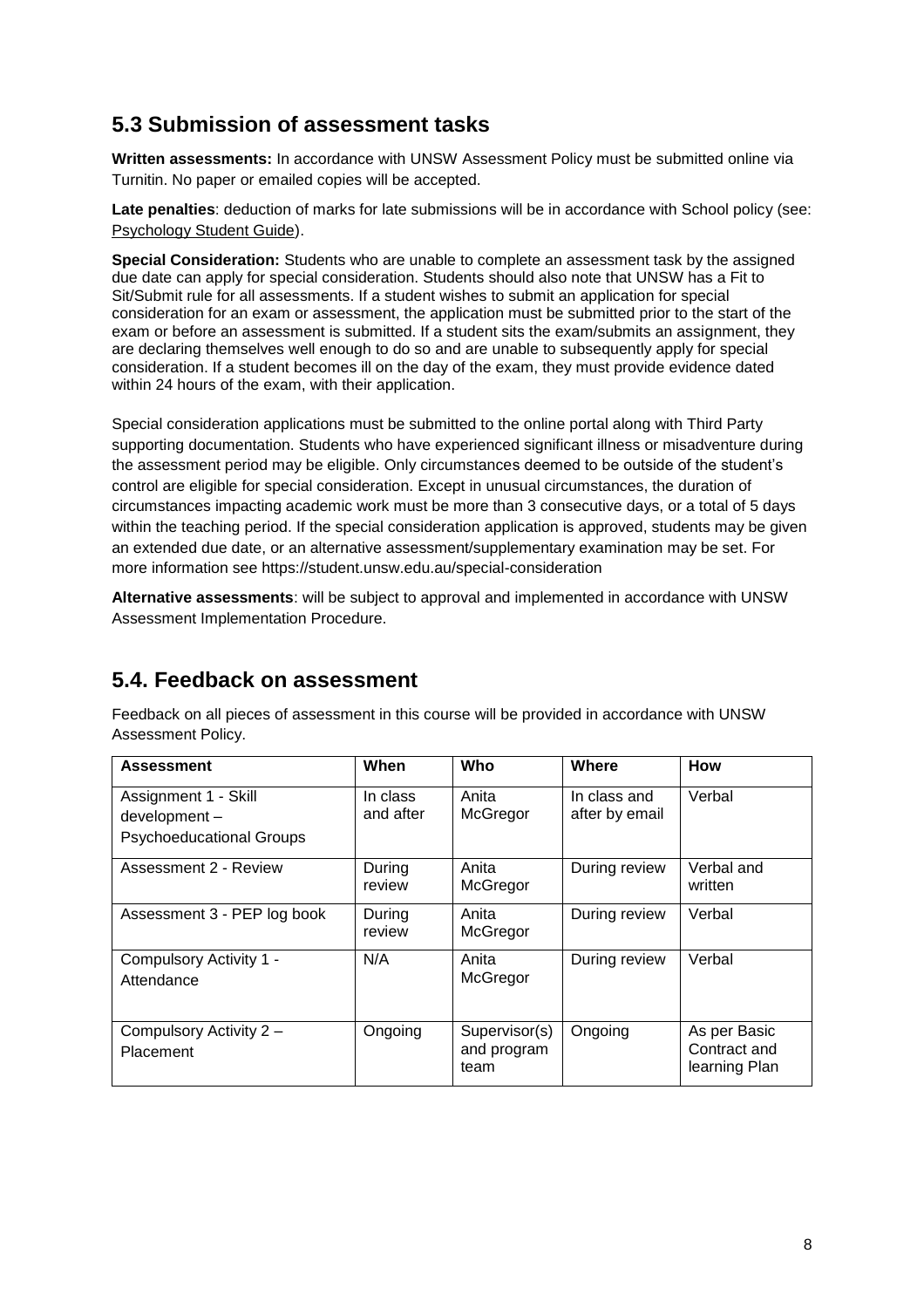## **6. Academic integrity, referencing and plagiarism**

The APA (6<sup>th</sup> edition) referencing style is to be adopted in this course. Students should consult the publication manual itself (rather than third party interpretations of it) in order to properly adhere to APA style conventions. Students do not need to purchase a copy of the manual, it is available in the library or online. This resource is used by assessment markers and should be the only resource used by students to ensure they adopt this style appropriately:

#### **[APA 6th edition.](http://www.apastyle.org/manual/index.aspx)**

l

**Referencing** is a way of acknowledging the sources of information that you use to research your assignments. You need to provide a reference whenever you draw on someone else's words, ideas or research. Not referencing other people's work can constitute plagiarism.

Further information about referencing styles can be located at <https://student.unsw.edu.au/referencing>

**Academic integrity** is fundamental to success at university. Academic integrity can be defined as a commitment to six fundamental values in academic pursuits**:** honesty, trust, fairness, respect, responsibility and courage.*<sup>1</sup>* At UNSW, this means that your work must be your own, and others' ideas should be appropriately acknowledged. If you don't follow these rules, plagiarism may be detected in your work.

Further information about academic integrity and **plagiarism** can be located at:

- The *Current Students* site <https://student.unsw.edu.au/plagiarism>*,* and
- The *ELISE* training site <http://subjectguides.library.unsw.edu.au/elise>

The *Conduct and Integrity Unit* provides further resources to assist you to understand your conduct obligations as a student: [https://student.unsw.edu.au/conduct.](https://student.unsw.edu.au/conduct)

| <b>Textbook</b>                   | Nil                                                                   |
|-----------------------------------|-----------------------------------------------------------------------|
| <b>Course information</b>         | Available on Moodle                                                   |
| <b>Required readings</b>          | Must have read APS Code of Ethics and Ethical guidelines<br>$\bullet$ |
|                                   | School of Psychology Student Guide.<br>٠                              |
|                                   | Master of Psychology (forensic) Program Guide<br>$\bullet$            |
| <b>Recommended internet sites</b> | <b>UNSW Library</b>                                                   |
|                                   | <b>UNSW Learning centre</b>                                           |
|                                   | <b>ELISE</b>                                                          |
|                                   | <b>Turnitin</b>                                                       |
|                                   | <b>Student Code of Conduct</b>                                        |
|                                   | Policy concerning academic honesty                                    |
|                                   | <b>Email policy</b>                                                   |
|                                   | <b>UNSW Anti-racism policy statement</b>                              |

## **7. Readings and resources**

 $^{\text{1}}$  International Center for Academic Integrity, 'The Fundamental Values of Academic Integrity', T. Fishman (ed), Clemson University, 2013.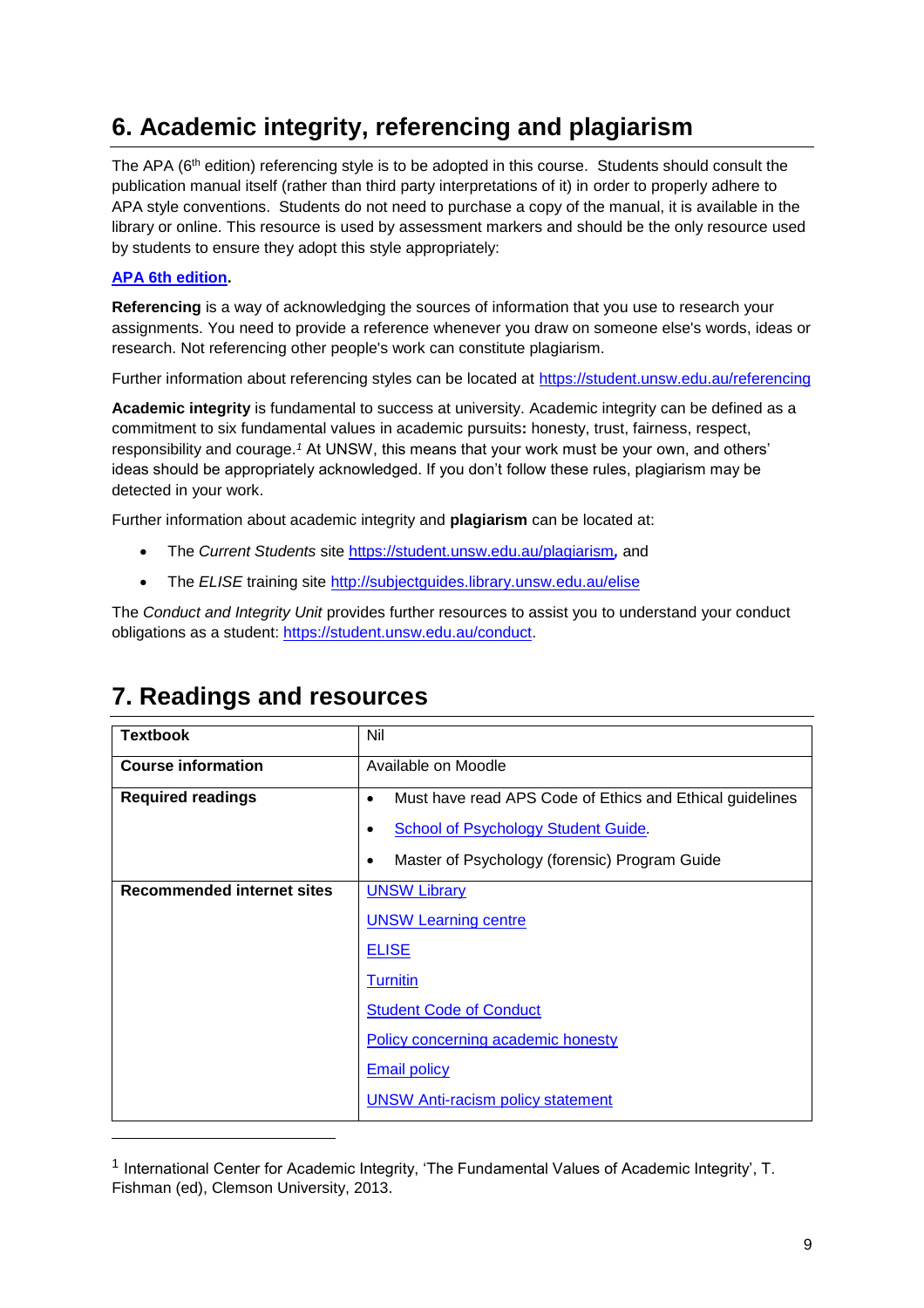| <b>UNSW Equity and Diversity policy statement</b>    |
|------------------------------------------------------|
| UNSW Equal opportunity in education policy statement |

## **8. Administrative matters**

The **School of Psychology Student Guide** contains School policies and procedures relevant for all students enrolled in undergraduate or Masters psychology courses, such as:

- Attendance requirements
- Assignment submissions and returns
- Assessments
- Special consideration
- Student code of conduct
- Student complaints and grievances
- Disability Support Services
- Health and safety

It is expected that students familiarise themselves with the information contained in this guide.

## **9. Additional support for students**

- The Current Students Gateway:<https://student.unsw.edu.au/>
- Academic Skills and Support:<https://student.unsw.edu.au/academic-skills>
- Student Wellbeing, Health and Safety: https://student.unsw.edu.au/wellbeing
- Disability Support Services: <https://student.unsw.edu.au/disability-services>
- UNSW IT Service Centre:<https://www.it.unsw.edu.au/students/index.html>

#### **10. Workshop Schedule\***

| <b>DATE</b> | <b>TIME</b> | <b>LOCATION</b>                  | <b>WORKSHOP NAME/FACILITATOR</b>                                                                                             |
|-------------|-------------|----------------------------------|------------------------------------------------------------------------------------------------------------------------------|
| 9 Feb       | $9-2pm$     | online                           | Orientation to the Program (all staff) – optional but<br>highly recommended for second year and extended<br>program students |
| 03 Mar      | $9-5pm$     | Pioneer International<br>Theatre | DBT 1 (Ilana Karpin)                                                                                                         |
| 10 Mar      | $9-5pm$     | Pioneer International<br>Theatre | DBT 2 (Ilana Karpin)                                                                                                         |
| 14 Apr      | $1-5pm$     | Mat 312                          | Advanced report writing (Anita)                                                                                              |